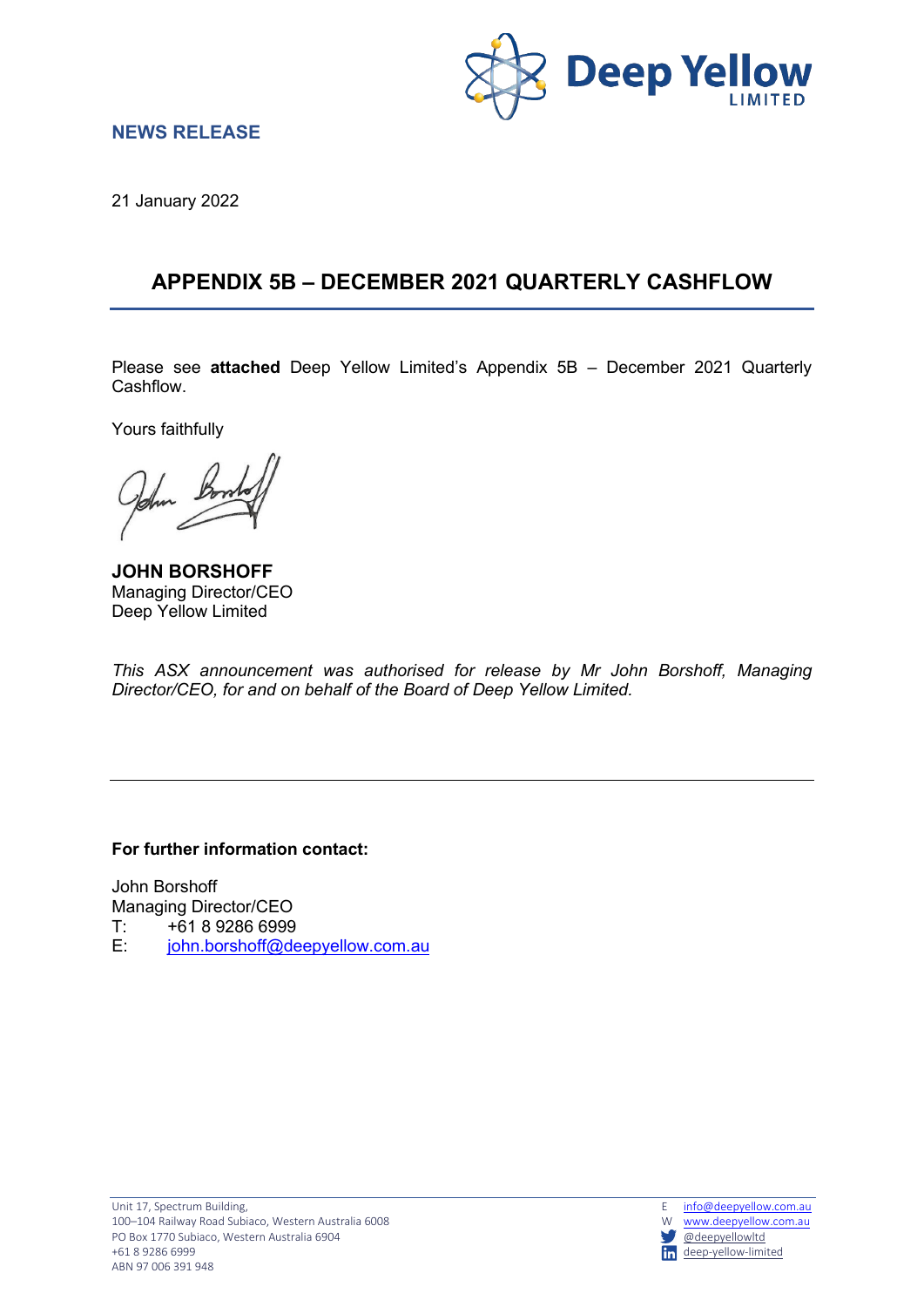### **About Deep Yellow Limited**

Deep Yellow Limited is a differentiated, advanced uranium exploration company, in predevelopment phase, implementing a contrarian strategy to grow shareholder wealth. This strategy is founded upon growing the existing uranium resources across the Company's uranium projects in Namibia and the pursuit of accretive, counter-cyclical acquisitions to build a global, geographically diverse asset portfolio. A PFS was completed in early 2021 on its Tumas Project in Namibia and a Definitive Feasibility Study commenced February 2021. The Company's cornerstone suite of projects in Namibia is situated within a top-ranked African mining destination in a jurisdiction that has a long, well-regarded history of safely and effectively developing and regulating its considerable uranium mining industry.

ABN 97 006 391 948

Unit 17, Spectrum Building 100–104 Railway Road Subiaco, Western Australia 6008

PO Box 1770 Subiaco, Western Australia 6904

DYL: ASX & NSX (Namibia) DYLLF: OTCQX

[www.deepyellow.com.au](http://www.deepyellow.com.au/)



[@deepyellowltd](http://twitter.com/DeepYellowLtd)

 $\mathbf{m}$ [deep-yellow-limited](https://www.linkedin.com/company/deep-yellow-limited/)



2021 WINNER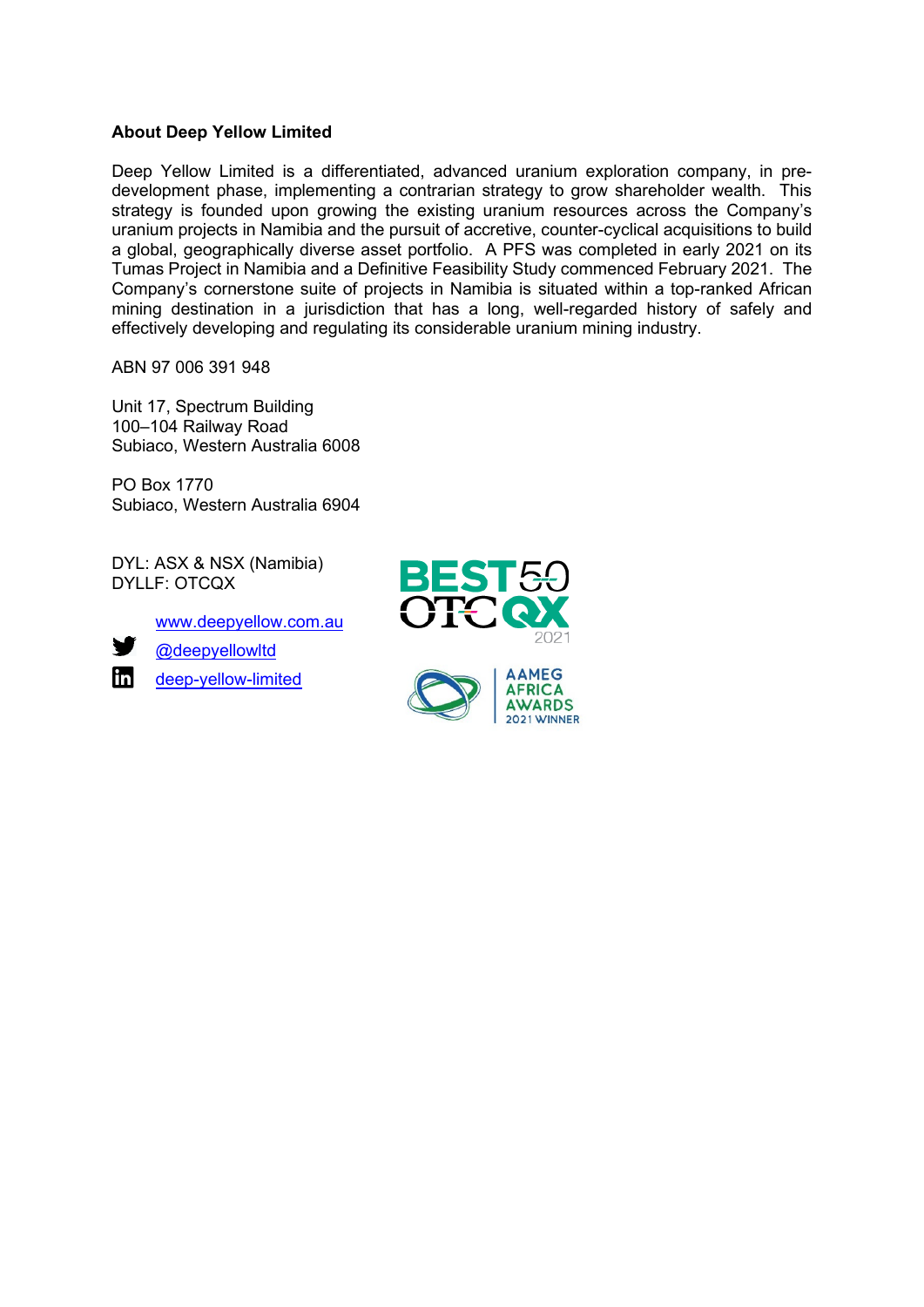# **Appendix 5B**

## **Mining exploration entity or oil and gas exploration entity quarterly cash flow report**

Name of entity

### **DEEP YELLOW LTD**

ABN Quarter ended ("current quarter")

**97 006 391 948 31 DECEMBER 2021**

| <b>Consolidated statement of cash flows</b> |                                                   | <b>Current quarter</b><br>\$A'000 | Year to date<br>$(6$ months)<br>\$A'000 |
|---------------------------------------------|---------------------------------------------------|-----------------------------------|-----------------------------------------|
| 1.                                          | Cash flows from operating activities              |                                   |                                         |
| 1.1                                         | Receipts from customers                           |                                   |                                         |
| 1.2                                         | Payments for                                      |                                   |                                         |
|                                             | exploration & evaluation<br>(a)                   |                                   |                                         |
|                                             | development<br>(b)                                |                                   |                                         |
|                                             | production<br>(c)                                 |                                   |                                         |
|                                             | staff costs<br>(d)                                | (143)                             | (403)                                   |
|                                             | administration and corporate costs<br>(e)         | (370)                             | (863)                                   |
| 1.3                                         | Dividends received (see note 3)                   |                                   |                                         |
| 1.4                                         | Interest received                                 | 79                                | 150                                     |
| 1.5                                         | Interest and other costs of finance paid *        | (5)                               | (10)                                    |
| 1.6                                         | Income taxes paid                                 |                                   |                                         |
| 1.7                                         | Government grants and tax incentives              |                                   |                                         |
| 1.8                                         | Other (provide details if material) **            | 123                               | 140                                     |
| 1.9                                         | Net cash from / (used in) operating<br>activities | (316)                             | (986)                                   |

\* Finance charges on Right-of-use asset (Treatment of Office Lease in accordance with Accounting Standards)

\*\* Included is an amount of \$109,000 received as payment from HyIron Green Technologies (Pty) Ltd (HyIron) under an option agreement announced to ASX on 22 October 2021

| 2.  |     | Cash flows from investing activities |         |         |
|-----|-----|--------------------------------------|---------|---------|
| 2.1 |     | Payments to acquire or for:          |         |         |
|     | (a) | entities                             |         |         |
|     | (b) | tenements                            |         |         |
|     | (c) | property, plant and equipment        | (25)    | 117)    |
|     | (d) | exploration & evaluation             | (1,999) | (4,283) |
|     | (e) | investments                          |         |         |
|     |     | other non-current assets             |         |         |

ASX Listing Rules Appendix 5B (17/07/20) Page 1 + See chapter 19 of the ASX Listing Rules for defined terms.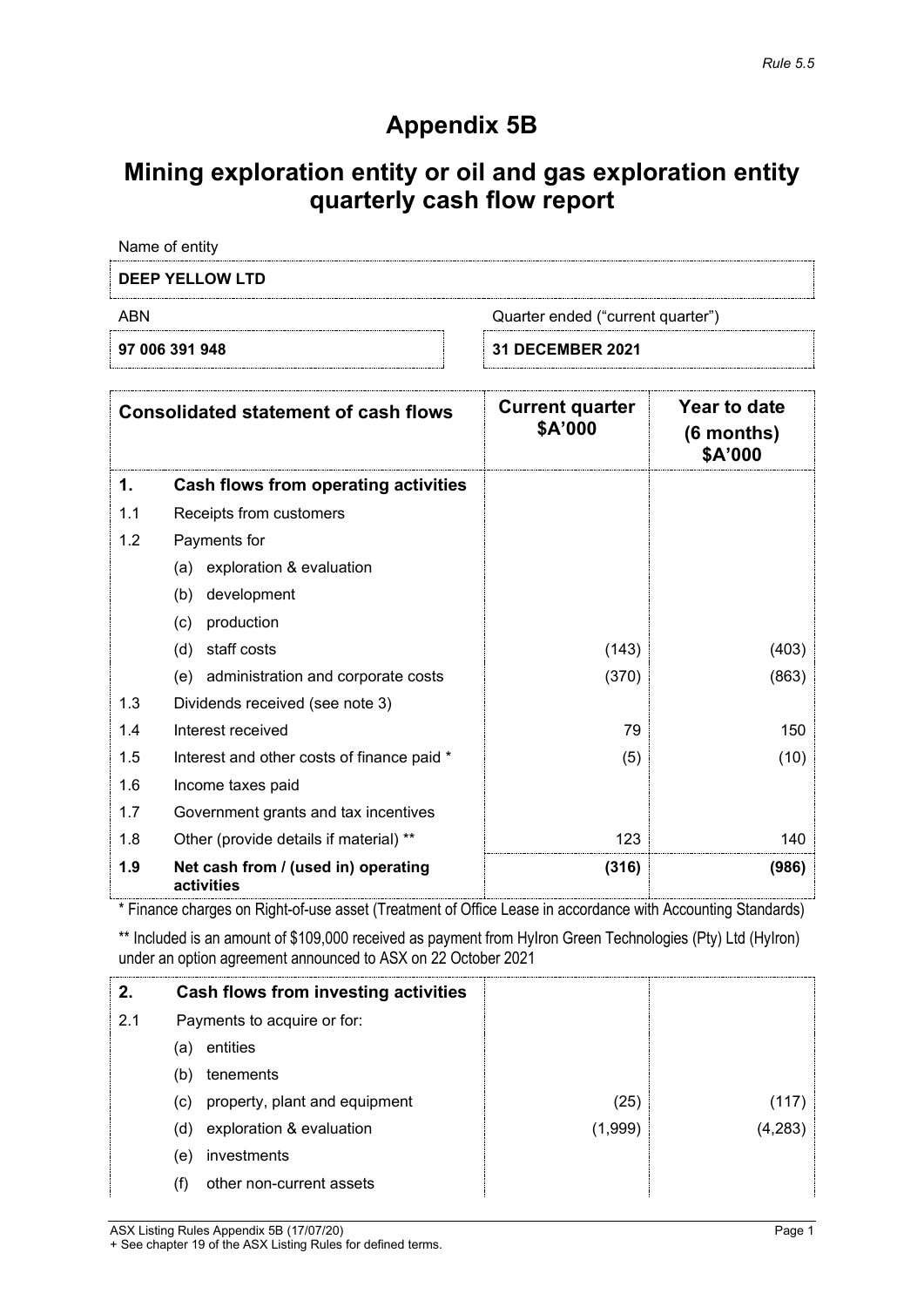| <b>Consolidated statement of cash flows</b> |                                                   | <b>Current quarter</b><br>\$A'000 | Year to date<br>$(6$ months)<br>\$A'000 |
|---------------------------------------------|---------------------------------------------------|-----------------------------------|-----------------------------------------|
| 2.2                                         | Proceeds from the disposal of:                    |                                   |                                         |
|                                             | entities<br>(a)                                   |                                   |                                         |
|                                             | (b)<br>tenements                                  |                                   |                                         |
|                                             | property, plant and equipment<br>(c)              |                                   |                                         |
|                                             | (d)<br>investments                                |                                   |                                         |
|                                             | other non-current assets<br>(e)                   |                                   |                                         |
| 2.3                                         | Cash flows from loans to other entities           |                                   |                                         |
| 2.4                                         | Dividends received (see note 3)                   |                                   |                                         |
| 2.5                                         | Other (Funds received from JV partners) ***       | 397                               | 623                                     |
|                                             | Other (Funds spent by JV manager) ***             | (397)                             | (623)                                   |
| 2.6                                         | Net cash from / (used in) investing<br>activities | (2,024)                           | (4, 400)                                |

\*\*\* Funds received from and spent on behalf of external contributing parties to the Nova JV

| 3.   | Cash flows from financing activities                                                       |        |        |
|------|--------------------------------------------------------------------------------------------|--------|--------|
| 3.1  | Proceeds from issues of equity securities<br>(excluding convertible debt securities)       |        |        |
| 3.2  | Proceeds from issue of convertible debt<br>securities                                      |        |        |
| 3.3  | Proceeds from exercise of options                                                          | 22,234 | 25,044 |
| 3.4  | Transaction costs related to issues of equity<br>securities or convertible debt securities |        |        |
| 3.5  | Proceeds from borrowings                                                                   |        |        |
| 3.6  | Repayment of borrowings                                                                    |        |        |
| 3.7  | Transaction costs related to loans and<br>borrowings                                       |        |        |
| 3.8  | Dividends paid                                                                             |        |        |
| 3.9  | Other (provide details if material) ****                                                   | (27)   | (53)   |
| 3.10 | Net cash from / (used in) financing<br>activities                                          | 22,207 | 24,991 |

\*\*\*\* Capital repayment on Right-of-use asset (Treatment of Office Lease in accordance with Accounting Standards)

|     | Net increase / (decrease) in cash and<br>cash equivalents for the period |        |  |
|-----|--------------------------------------------------------------------------|--------|--|
|     | Cash and cash equivalents at beginning of<br>period                      | 52.352 |  |
| 4.2 | Net cash from / (used in) operating<br>activities (item 1.9 above)       | (316)  |  |
| 4.3 | Net cash from / (used in) investing activities<br>(item 2.6 above)       | 2.024  |  |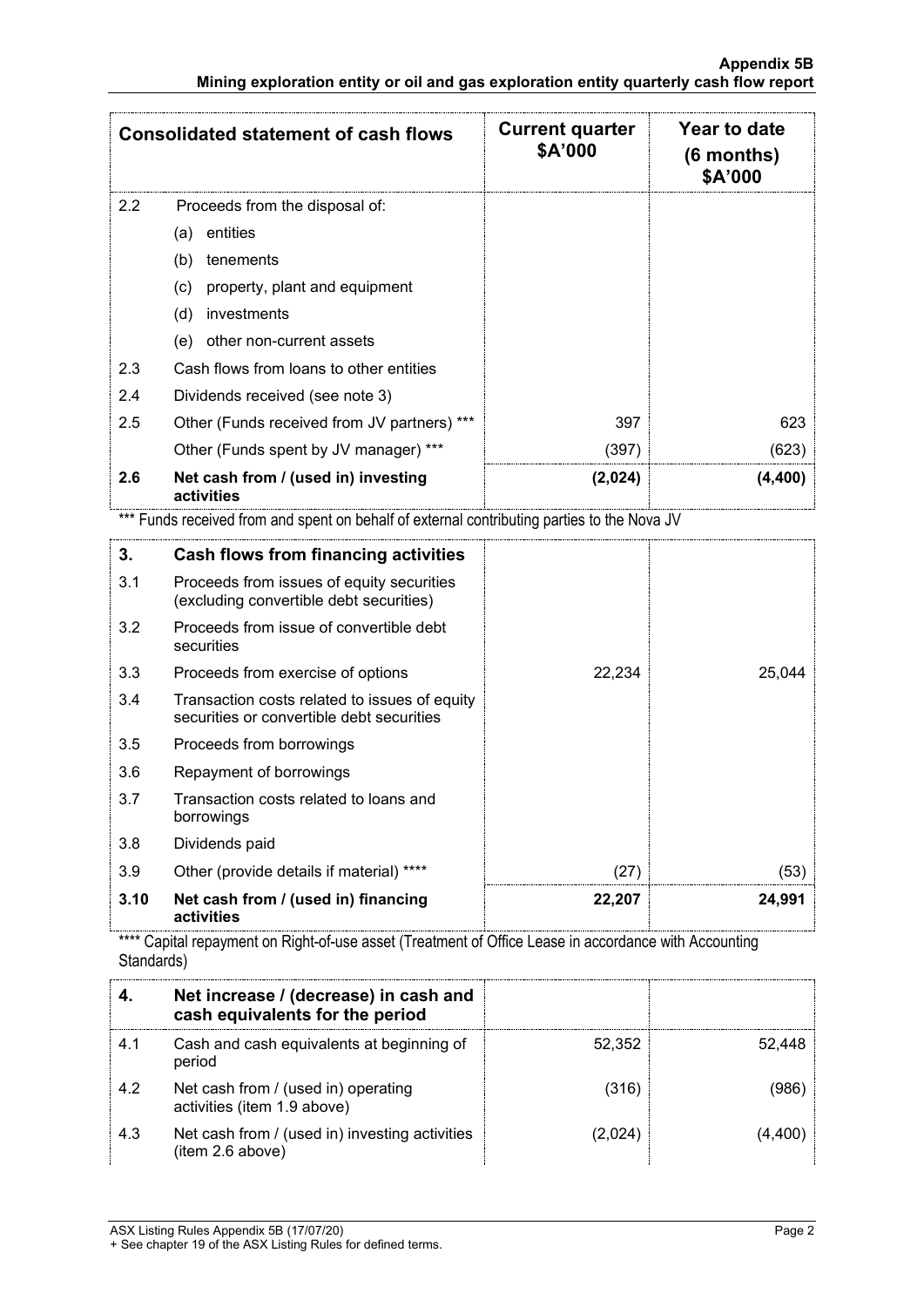|     | Consolidated statement of cash flows                                | <b>Current quarter</b><br>\$A'000 | Year to date<br>$(6$ months)<br>\$A'000 |
|-----|---------------------------------------------------------------------|-----------------------------------|-----------------------------------------|
| 4.4 | Net cash from / (used in) financing activities<br>(item 3.10 above) | 22.207                            | 24.991                                  |
| 4.5 | Effect of movement in exchange rates on<br>cash held                | (235)                             |                                         |
| 4.6 | Cash and cash equivalents at end of<br>period                       | 71,984                            | 71.984                                  |

| 5.  | Reconciliation of cash and cash<br>equivalents<br>at the end of the quarter (as shown in the<br>consolidated statement of cash flows) to the<br>related items in the accounts | <b>Current quarter</b><br>\$A'000 | <b>Previous quarter</b><br>\$A'000 |
|-----|-------------------------------------------------------------------------------------------------------------------------------------------------------------------------------|-----------------------------------|------------------------------------|
| 5.1 | <b>Bank balances</b>                                                                                                                                                          | 3,068                             | 5,808                              |
| 5.2 | Call deposits                                                                                                                                                                 | 68.916                            | 46,544                             |
| 5.3 | <b>Bank overdrafts</b>                                                                                                                                                        |                                   |                                    |
| 5.4 | Other (provide details)                                                                                                                                                       |                                   |                                    |
| 5.5 | Cash and cash equivalents at end of<br>quarter (should equal item 4.6 above)                                                                                                  | 71.984                            | 52.352                             |

|     | Payments to related parties of the entity and their<br>associates                                                                                           | <b>Current quarter</b><br><b>\$A'000</b> |
|-----|-------------------------------------------------------------------------------------------------------------------------------------------------------------|------------------------------------------|
| 6.1 | Aggregate amount of payments to related parties and their<br>associates included in item 1                                                                  |                                          |
| 6.2 | Aggregate amount of payments to related parties and their<br>associates included in item 2                                                                  |                                          |
|     | Note: if any amounts are shown in items 6.1 or 6.2, your quarterly activity report must include a description of, and an<br>explanation for, such payments. |                                          |

A total of \$549 was paid to related parties of the entities and their associates as follows:

- \$103 to Scomac Management Services Pty Ltd for services rendered by John Borshoff, Managing Director;
- \$82 to Strategic Mining Consultants Pty Ltd for services rendered by Gillian Swaby, Executive Director;
- \$87 to various entities and individuals as Non-executive director fees; and
- \$276 to Scomac Management Services Pty Ltd for technical and geological services rendered (excluding Mr Borshoff).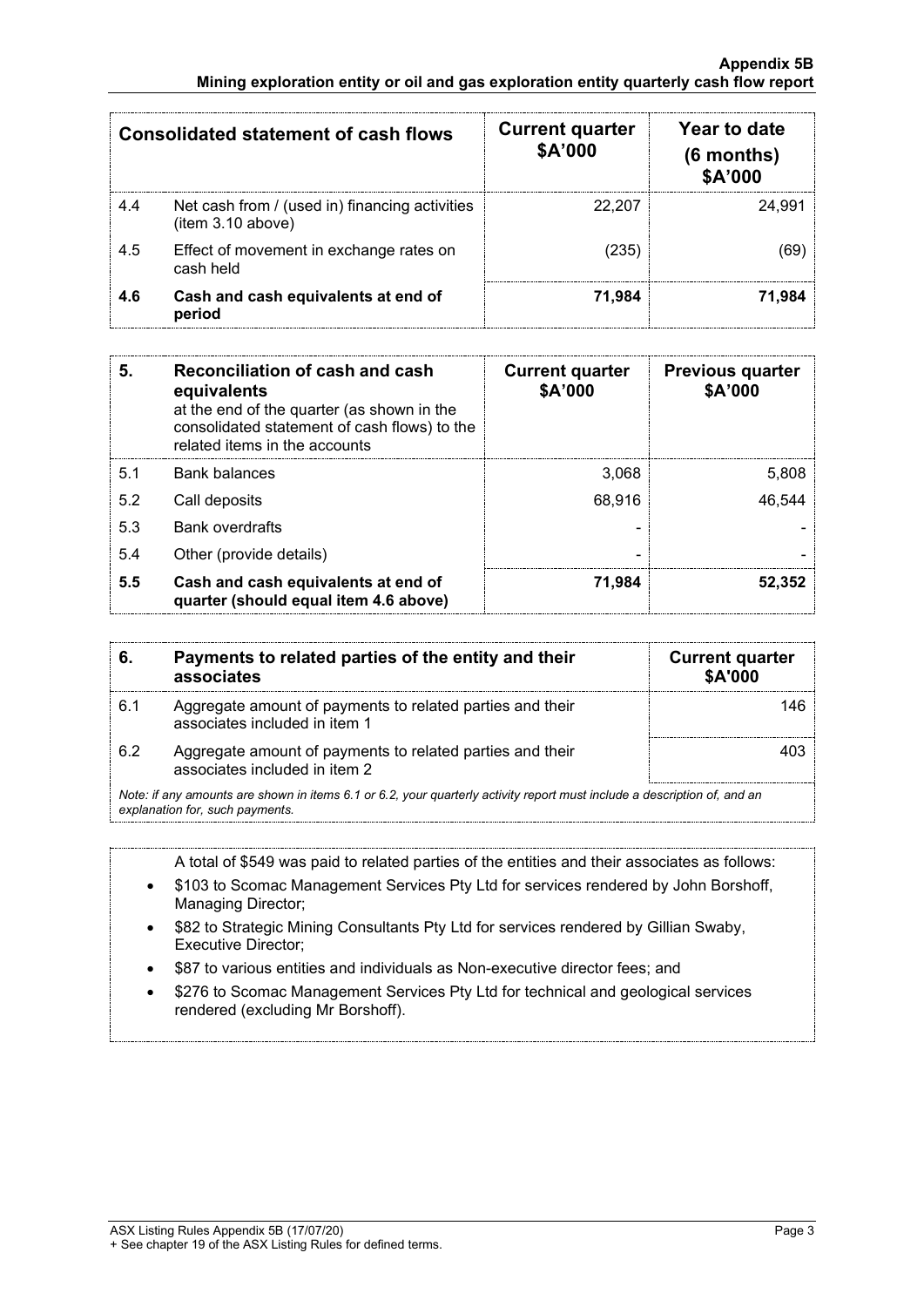#### **Appendix 5B Mining exploration entity or oil and gas exploration entity quarterly cash flow report**

| 7.  | <b>Financing facilities</b><br>Note: the term "facility' includes all forms of financing<br>arrangements available to the entity.<br>Add notes as necessary for an understanding of the<br>sources of finance available to the entity.                                                                                                               | <b>Total facility</b><br>amount at quarter<br>end<br>\$A'000 | Amount drawn at<br>quarter end<br>\$A'000 |
|-----|------------------------------------------------------------------------------------------------------------------------------------------------------------------------------------------------------------------------------------------------------------------------------------------------------------------------------------------------------|--------------------------------------------------------------|-------------------------------------------|
| 7.1 | Loan facilities                                                                                                                                                                                                                                                                                                                                      |                                                              |                                           |
| 7.2 | Credit standby arrangements                                                                                                                                                                                                                                                                                                                          |                                                              |                                           |
| 7.3 | Other (please specify)                                                                                                                                                                                                                                                                                                                               |                                                              |                                           |
| 7.4 | <b>Total financing facilities</b>                                                                                                                                                                                                                                                                                                                    |                                                              |                                           |
| 7.5 | Unused financing facilities available at quarter end                                                                                                                                                                                                                                                                                                 |                                                              |                                           |
| 7.6 | Include in the box below a description of each facility above, including the lender, interest<br>rate, maturity date and whether it is secured or unsecured. If any additional financing<br>facilities have been entered into or are proposed to be entered into after quarter end,<br>include a note providing details of those facilities as well. |                                                              |                                           |
|     |                                                                                                                                                                                                                                                                                                                                                      |                                                              |                                           |

| 8.  | Estimated cash available for future operating activities                                                                                                                                                                        | \$A'000 |  |
|-----|---------------------------------------------------------------------------------------------------------------------------------------------------------------------------------------------------------------------------------|---------|--|
| 8.1 | Net cash from / (used in) operating activities (item 1.9)                                                                                                                                                                       | (316)   |  |
| 8.2 | (Payments for exploration & evaluation classified as investing<br>activities) (item $2.1(d)$ )                                                                                                                                  |         |  |
| 8.3 | Total relevant outgoings (item 8.1 + item 8.2)                                                                                                                                                                                  | (2,315) |  |
| 8.4 | Cash and cash equivalents at quarter end (item 4.6)                                                                                                                                                                             | 71,984  |  |
| 8.5 | Unused finance facilities available at quarter end (item 7.5)                                                                                                                                                                   |         |  |
| 8.6 | Total available funding (item $8.4 +$ item $8.5$ )                                                                                                                                                                              | 71.984  |  |
| 8.7 | Estimated quarters of funding available (item 8.6 divided by<br>31<br>item $8.3$ )                                                                                                                                              |         |  |
|     | Note: if the entity has reported positive relevant outgoings (ie a net cash inflow) in item 8.3, answer item 8.7 as "N/A".<br>Otherwise, a figure for the estimated quarters of funding available must be included in item 8.7. |         |  |
| 8.8 | If item 8.7 is less than 2 quarters, please provide answers to the following questions:                                                                                                                                         |         |  |
|     | 8.8.1<br>Does the entity expect that it will continue to have the current level of net operating<br>cash flows for the time being and, if not, why not?                                                                         |         |  |
|     | Answer: N/A                                                                                                                                                                                                                     |         |  |
|     | 8.8.2<br>Has the entity taken any steps, or does it propose to take any steps, to raise further<br>cash to fund its operations and, if so, what are those steps and how likely does it<br>believe that they will be successful? |         |  |
|     | Answer: N/A                                                                                                                                                                                                                     |         |  |